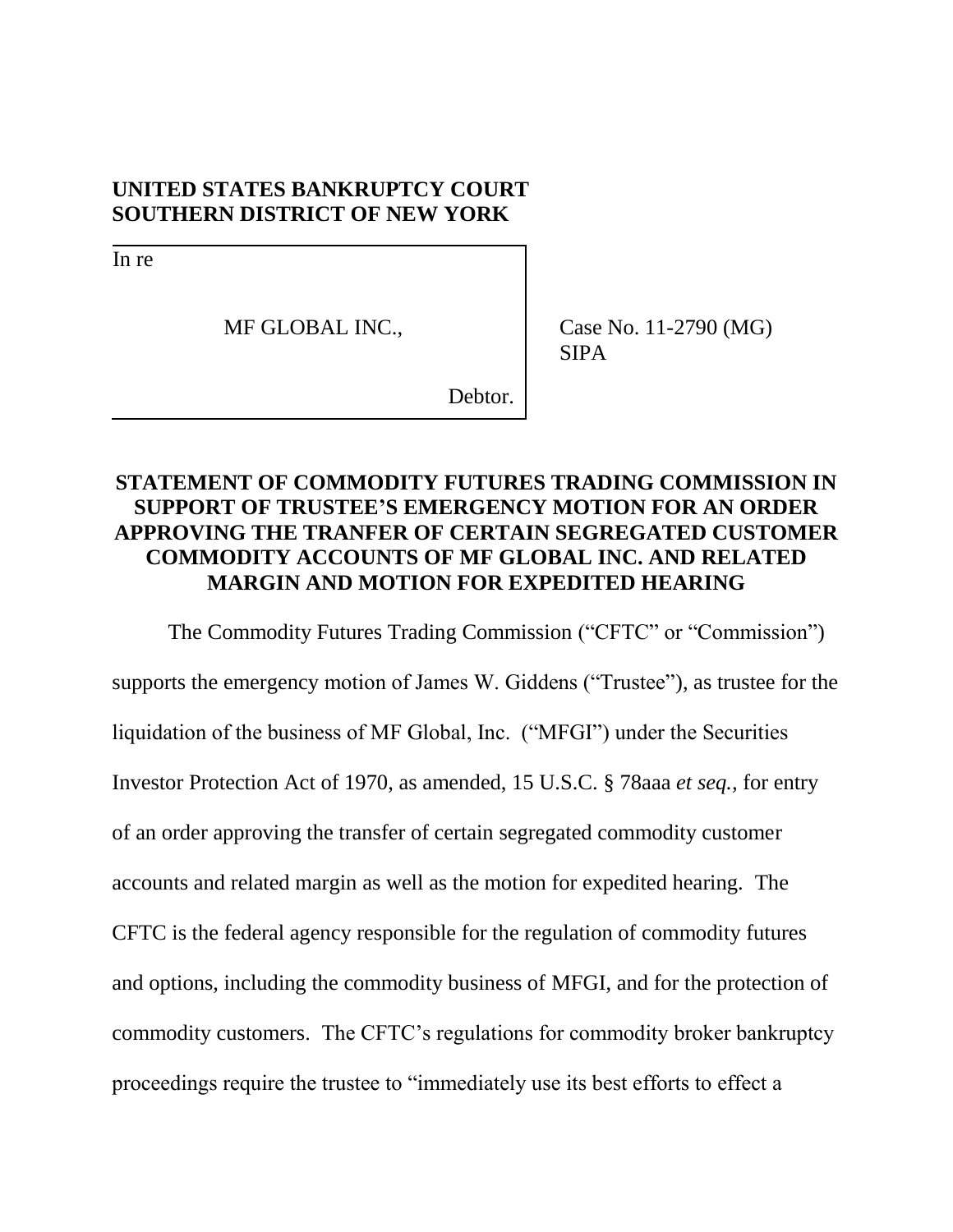transfer" of customer accounts no later than the fourth business day after the order for relief. 17 CFR § 190.02(e)(1). This requirement reflects the Commission's judgment that liquidation of customer commodity positions in bankruptcy necessarily creates high risks to customers of loss of value of market positions as well as disruption of customers' ability to use commodity positions for hedging risks and other business purposes. Liquidation of customer positions in connection with the bankruptcy of large commodity brokers such as MFGI also poses high risk of disruption of markets with effects on market participants beyond the immediately affected customers.

On October 31, 2011, the CFTC was advised by the General Counsel for MFGI that MFGI's segregated accounts containing customer property and funds had a "significant shortfall." See Declaration of Ananda Radhakrishnan ¶ 2 (attached as Exhibit A). Segregation of customer funds is the foundation of customer protection in the commodity futures and swaps markets. Segregation must be maintained at all times, pursuant to Section 4d of the Commodity Exchange Act ("the Act") and Commission Regulation 1.20. The Commission intends to take all appropriate action, within the purview of the Bankruptcy Code and the Act, to ensure that customers maximize their recovery of funds and to discover the reason for the shortfall in segregation.

2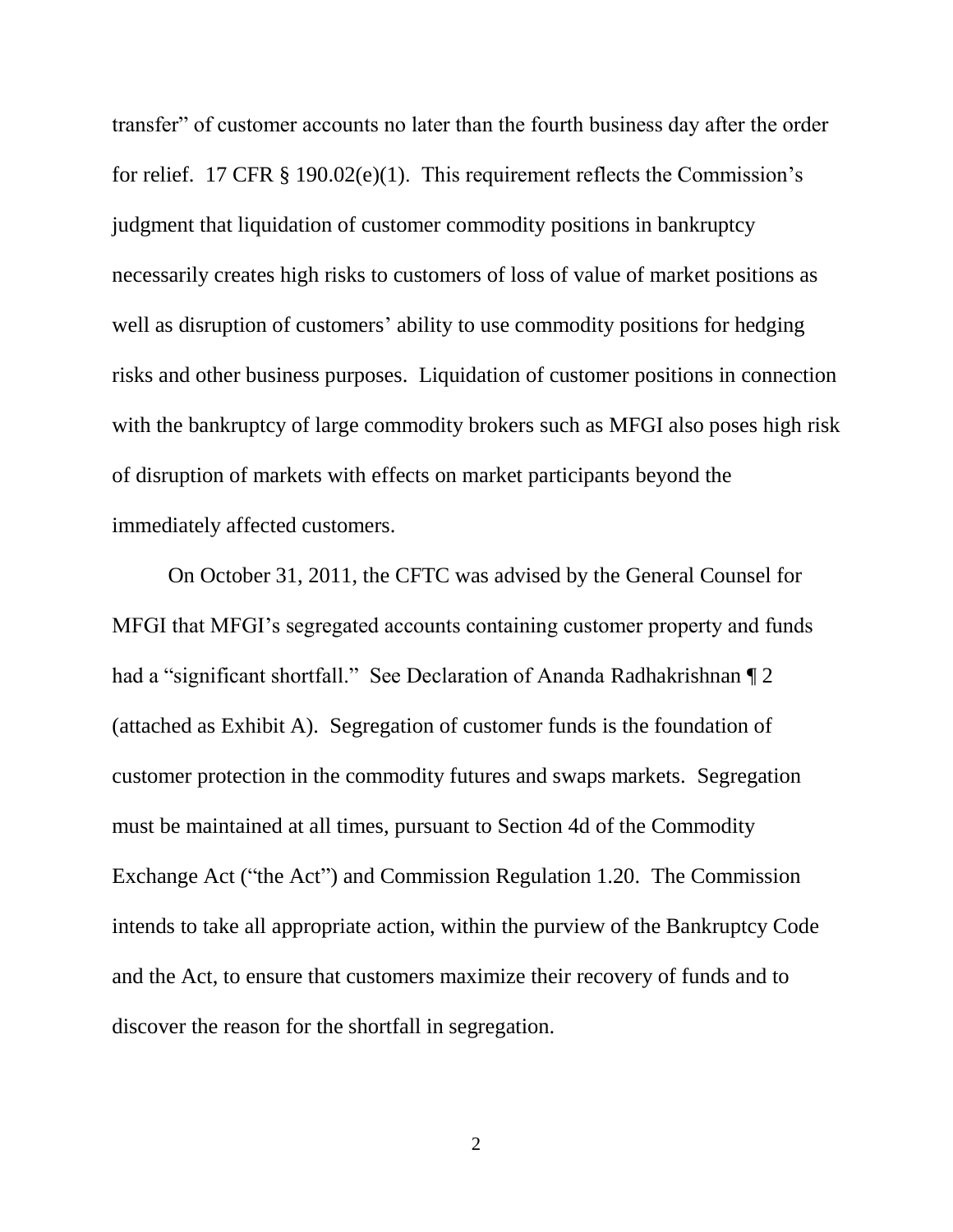The CFTC has reviewed the emergency motion and proposed order. The CFTC believes that the emergency motion offers the best available mechanism, albeit one that is imperfect, for minimizing losses to customers and disruption of markets. This is so notwithstanding the possibility that the planned transfer of accounts will not prevent all losses or disruption to customers.

The CFTC further strongly supports the need for an expedited hearing. The Commission's regulations provide a limited time period for transfers to be accomplished while receiving the protection from avoidance provided by 17 CFR § 190.06(g)(2). Derivatives clearing organizations must manage their risks, including by liquidating positions that are not supported by a clearing member. In the case of transactions cleared through MFGI, arrangements to pay obligations to clearing organizations promptly (*i.e.*, once or twice a day) have been effectively suspended for three days as of the date of this motion. Derivatives clearing organizations that clear transactions of MFGI customers have, in order to facilitate protection of customers and avoid disrupting markets, extended forbearance, but such forbearance may end at any time the clearing organizations determine that protection of their membership as a whole and their proper functioning requires positions to be liquidated. As a result of MFGI's inability to meet its current obligations, the accounts of its customers are currently frozen and, unless the positions are transferred promptly, are in imminent danger of forced liquidation.

3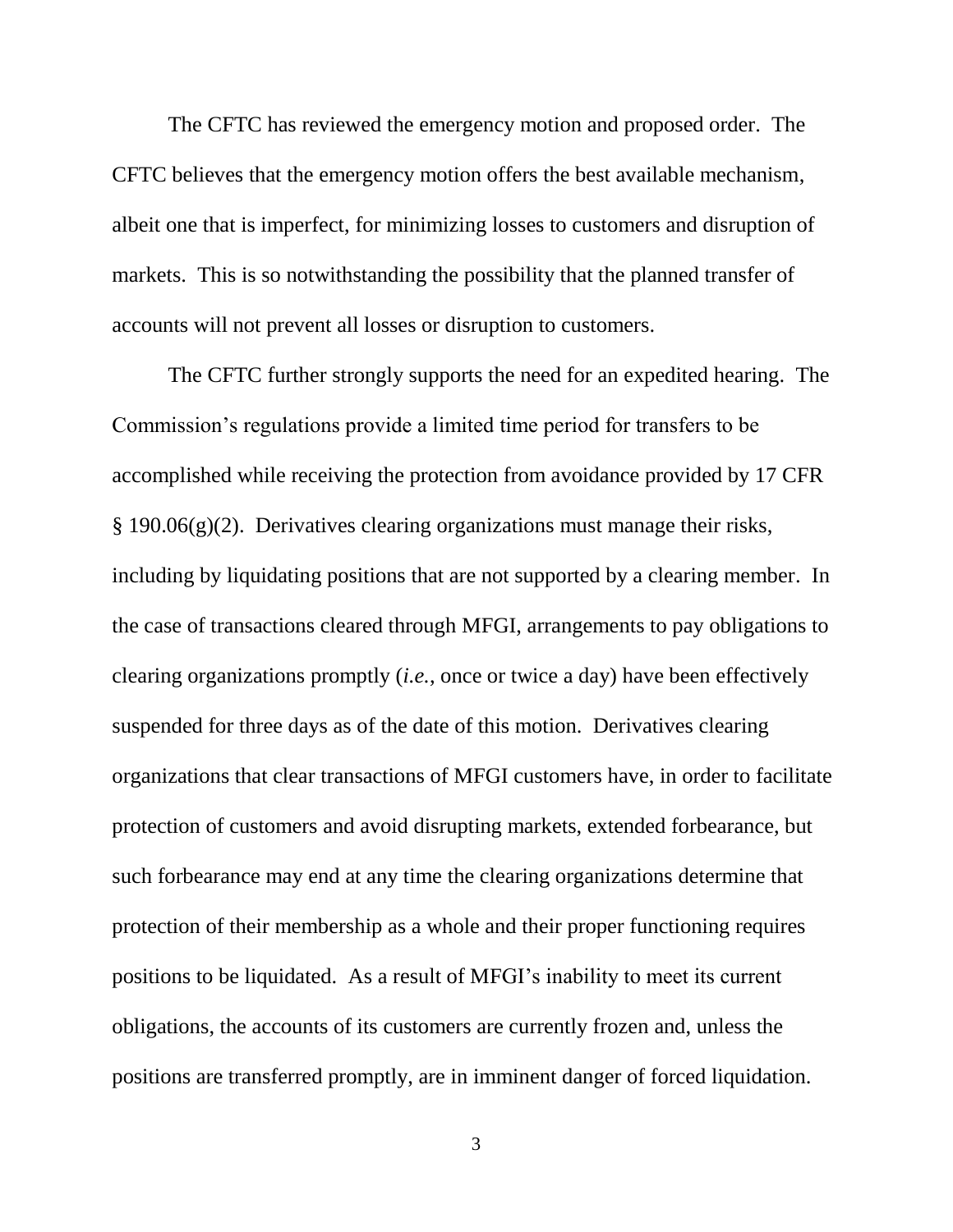Following the proposed transfer, the CFTC will continue to work in cooperation with the trustee to identify and recover MFGI customer assets and ensure their return to customers.

Respectfully submitted,

Dan M. Berkovitz General Counsel

Jonathan L. Marcus Deputy General Counsel

\_\_\_\_/s\_Martin B. White Martin B. White Assistant General Counsel Commodity Futures Trading Comm'n  $1155$   $21<sup>st</sup>$  Street NW Washington, D.C. 20581 (202) 418-5120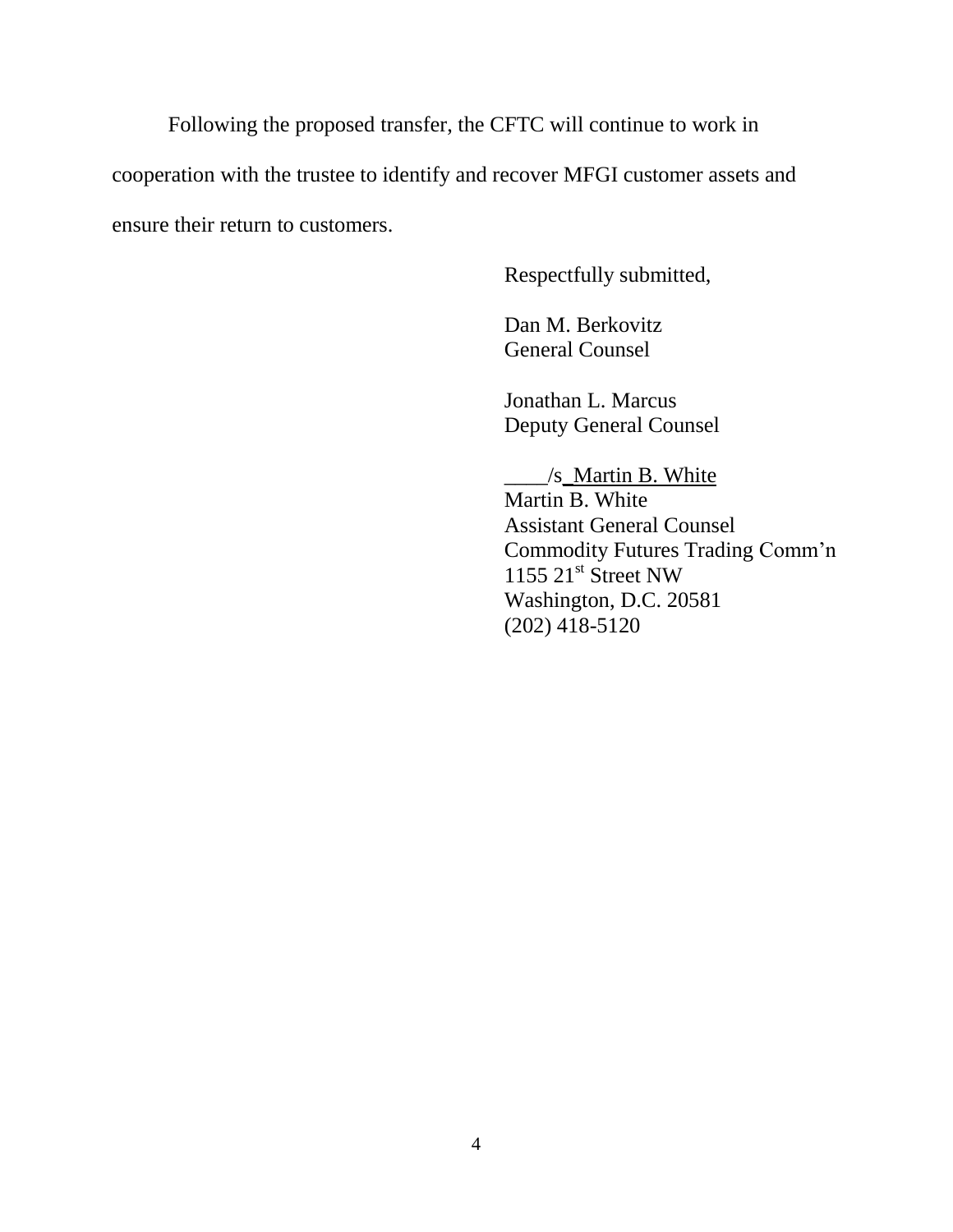## EXHIBIT A

# DECLARATION OF ANANDA RADHAKRISHNAN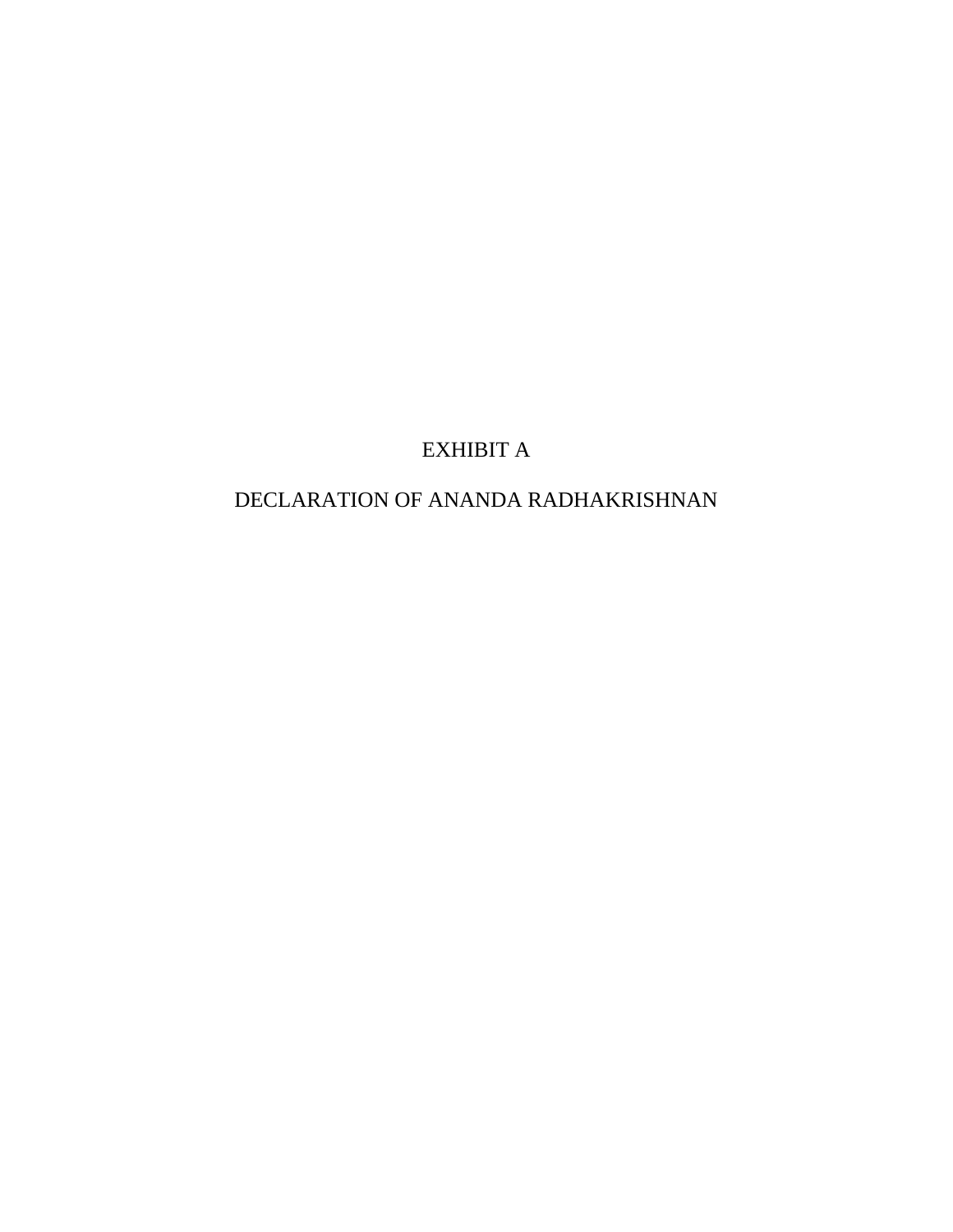### **UNITED STATES BANKRUPTCY COURT SOUTHERN DISTRICT OF NEW YORK**

In re

MF GLOBAL INC.,

Case No. 11-2790 (MG) SIPA

Debtor.

#### **Declaration of Ananda Radhakrishnan**

- 1. I am Ananda Radhakrishnan, Director of Clearing and Risk at the U.S. Commodity Futures Trading Commission. In that capacity, I am responsible for the oversight of all derivatives clearing organizations registered with the CFTC and the activities of its clearing members, which include CFTC registered futures commission merchants.
- 2. On Monday, October 31, 2011, at 7:18 p.m., I received through my official government e-mail account the attached e-mail from Laurie Ferber, General Counsel for MF Global, Inc., advising the Commission that MF Global's segregated accounts containing customer property and funds had a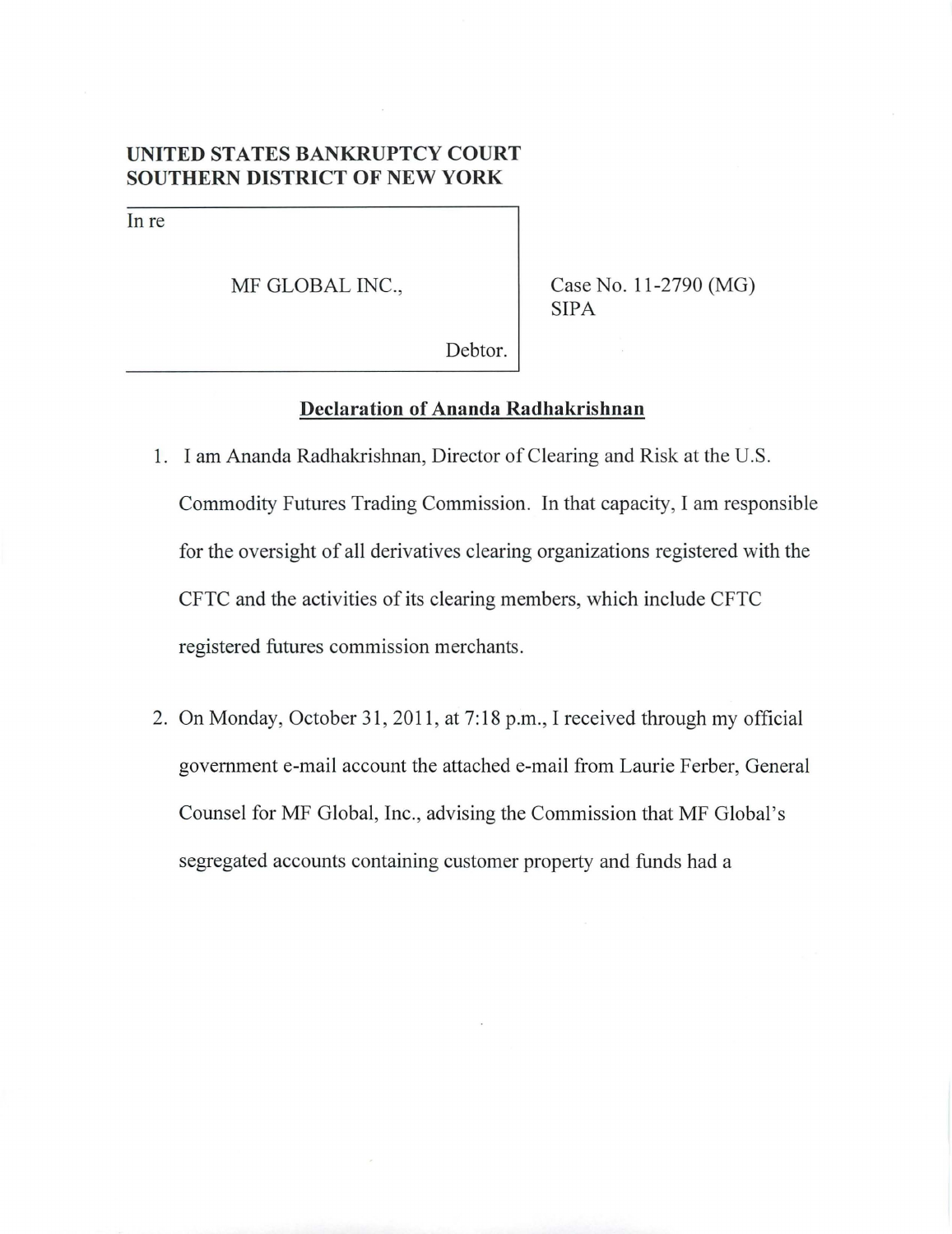"significant shortfall."

I declare under penalty of perjury that the foregoing is true and correct.

Executed on November 2,2011.

Ananda Radhakrishnan Director, Division of Clearing and Risk U.S. Commodity Futures Trading Comm'n